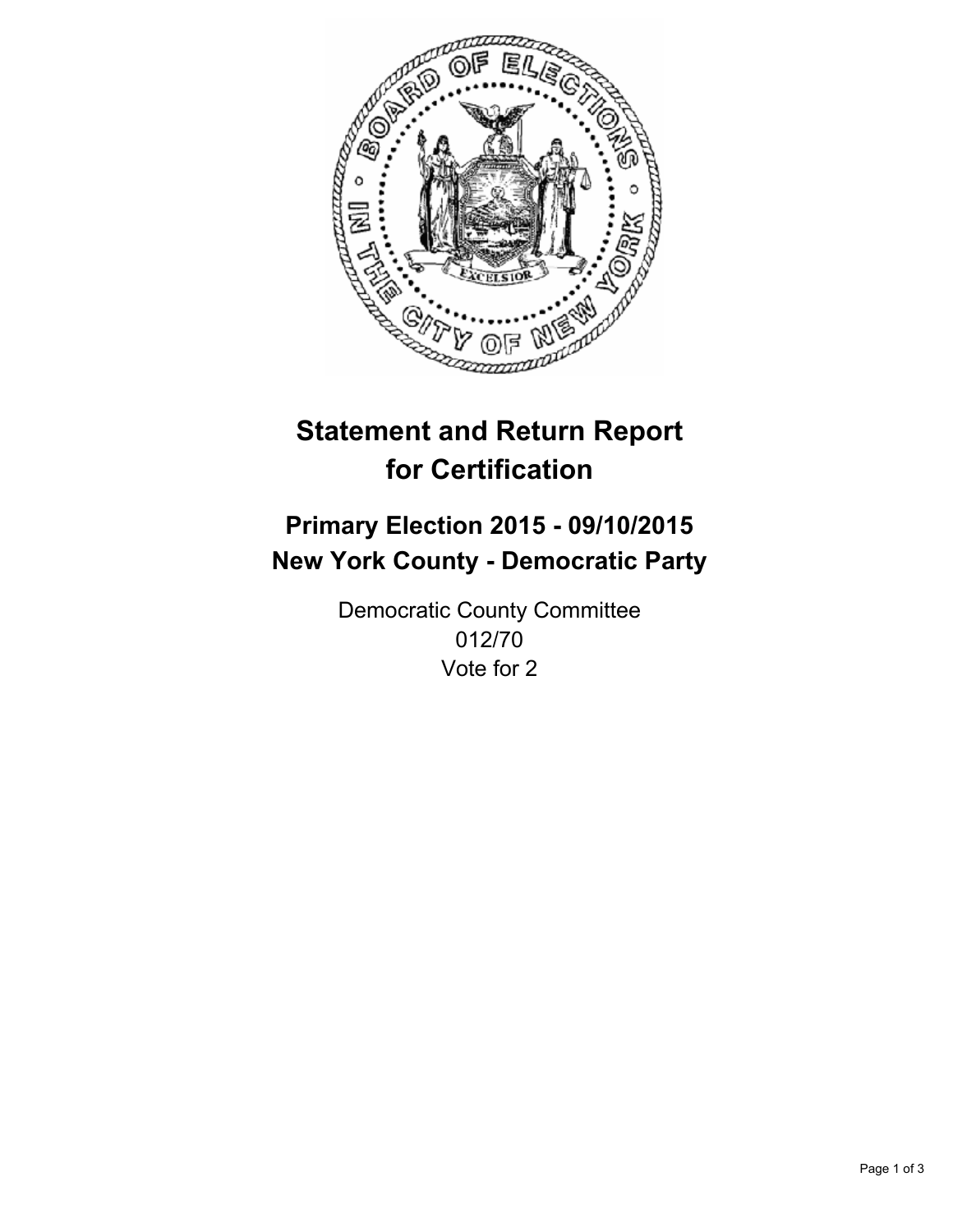

#### **Assembly District 70**

| <b>PUBLIC COUNTER</b>                                    | 26 |
|----------------------------------------------------------|----|
| ABSENTEE/MILITARY                                        | 3  |
| AFFIDAVIT                                                | 0  |
| <b>Total Ballots</b>                                     | 29 |
| Less - Inapplicable Federal/Special Presidential Ballots | 0  |
| <b>Total Applicable Ballots</b>                          | 29 |
| ADEOLA ADEJOBI                                           | 6  |
| <b>TIFFANY GREEN</b>                                     | 14 |
| <b>SHEILA HARRISON</b>                                   | 12 |
| <b>Total Votes</b>                                       | 32 |
| Unrecorded                                               | 26 |